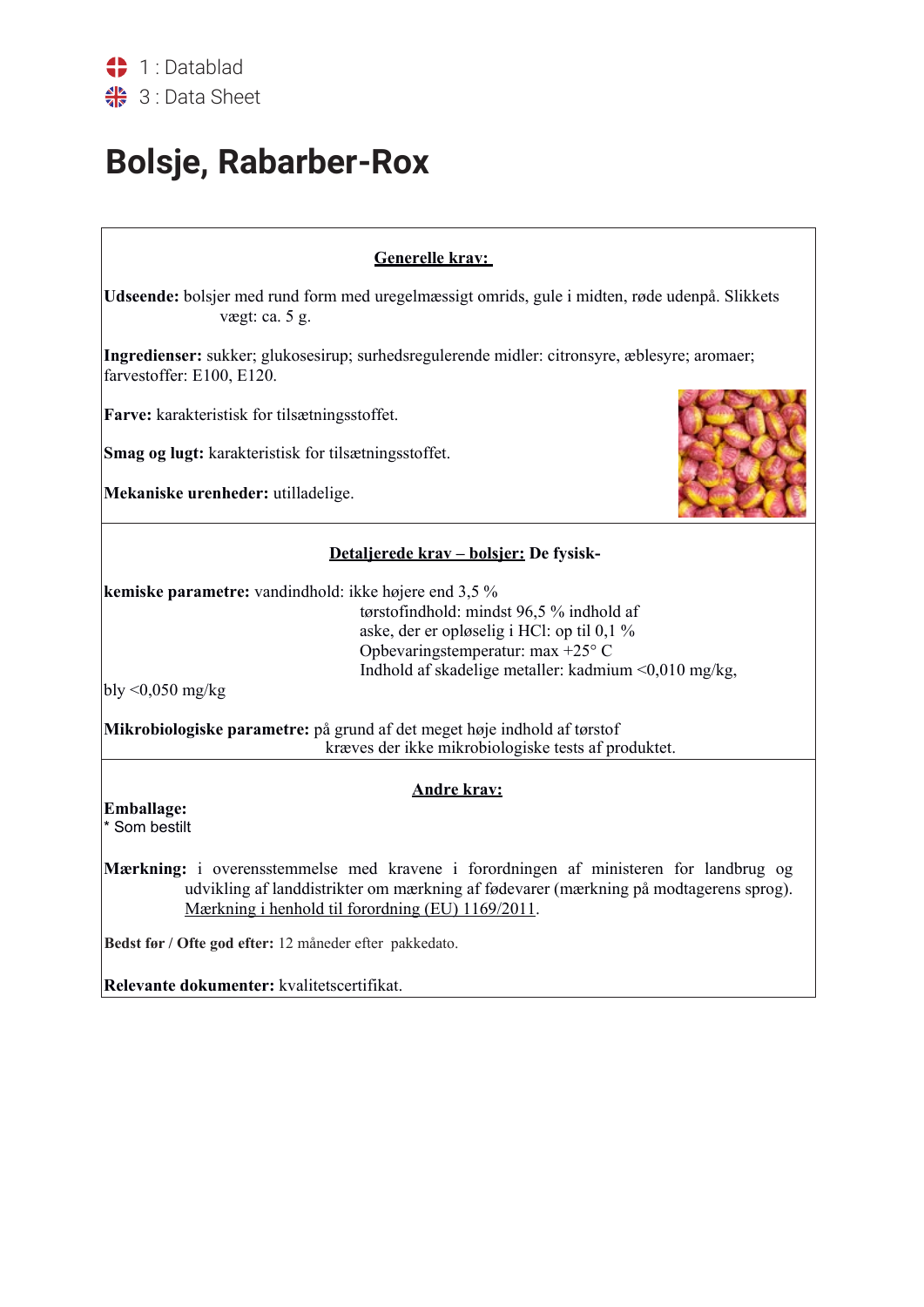## **Næringsindhold:**

|                                  | 100 <sub>g</sub>        |
|----------------------------------|-------------------------|
| Energi                           | 1639 kJ/386 kcal        |
| Fedt<br>heraf mættede fedtsyrer  | 0<br>g                  |
|                                  | 0<br>g                  |
| Kulhydrater heraf<br>sukkerarter | 96 g<br>71 <sub>g</sub> |
| polyoler                         | 0 g                     |
| <b>Protein</b>                   | 0 <sub>g</sub>          |
| Salt                             | 0 g                     |
| Kostfibre                        | Ս Զ                     |

### **Oplysninger om allergener:**

| Allergifremkaldende<br><b>KOMPONENT</b>                                                                                                                                                                                                                    |    | Er til stede i<br>produktets<br>sammensætning |    | <b>Risiko for</b><br>krydskontamineri | Komment<br>arer |
|------------------------------------------------------------------------------------------------------------------------------------------------------------------------------------------------------------------------------------------------------------|----|-----------------------------------------------|----|---------------------------------------|-----------------|
|                                                                                                                                                                                                                                                            | ja | nej                                           | ja | nej                                   |                 |
| Glutenholdige kornprodukter (dvs. hvede, rug, byg, havre, hvede, spelt, kamut eller hybridiserede stammer deraf)<br>og                                                                                                                                     |    | X                                             | X  |                                       | Kan indeholde   |
| produkter deraf, undtagelser fra forskrifterne fra det polske ministerium for landbrug og udvikling af landdistrikter<br>(MRiR)                                                                                                                            |    |                                               |    |                                       |                 |
| Krebsdyr og produkter deraf                                                                                                                                                                                                                                |    | X                                             |    |                                       |                 |
| Æg og produkter deraf                                                                                                                                                                                                                                      |    | X                                             |    |                                       |                 |
| Fisk og produkter deraf                                                                                                                                                                                                                                    |    | X                                             |    |                                       |                 |
| Jordnødder og produkter deraf                                                                                                                                                                                                                              |    | X                                             |    |                                       |                 |
| Sojabønner og produkter deraf                                                                                                                                                                                                                              |    | X                                             | X  |                                       | Kan indeholde   |
| Mælk og produkter deraf                                                                                                                                                                                                                                    |    | X                                             | X  |                                       | Kan indeholde   |
| Nødder, dvs. mandler, hasselnødder, valnødder, cashewnødder, pekannødder, paranødder, pistacienødder,<br>macadamianødder og derivater, ved undtagelser fra forskrifterne fra det polske ministerium for landbrug og<br>udvikling af landdistrikter (MRiRW) |    | X                                             | X  |                                       | Kan indeholde   |
| Selleri og produkter deraf                                                                                                                                                                                                                                 |    | X                                             |    |                                       |                 |
| Sennep og produkter deraf                                                                                                                                                                                                                                  |    | $\mathbf x$                                   |    |                                       |                 |
| Sesamfrø og produkter deraf Svovldioxid og sulfitter i koncentrationer på over 10 mg/kg eller 10 mg/<br>liter, udtrykt som SO2                                                                                                                             |    | X                                             |    |                                       |                 |
| Svovldioxid og sulfitter i koncentrationer over 10 mg/kg eller 10 mg/liter, udtrykt som SO2                                                                                                                                                                |    | X                                             |    |                                       |                 |
| Lunin og produkter deraf                                                                                                                                                                                                                                   |    | X                                             |    |                                       |                 |

### **Information om GMO'er**

I henhold til Europa-Parlamentets og Rådets forordning 1829/2003 og 1830/2003 med senere ændringer kræves det ikke, at produktet bærer mærkning om at være blevet fremstillet af GMO'er.

|                                                 | Udarbejdet af: | Kontrolleret af: | Godkendt af: |  |  |
|-------------------------------------------------|----------------|------------------|--------------|--|--|
| Navn og efternavn:                              |                |                  |              |  |  |
| Funktion:                                       |                |                  |              |  |  |
| Underskrift:                                    |                |                  |              |  |  |
| Specifikation gyldig fra denne dato: 11.04.2016 |                |                  |              |  |  |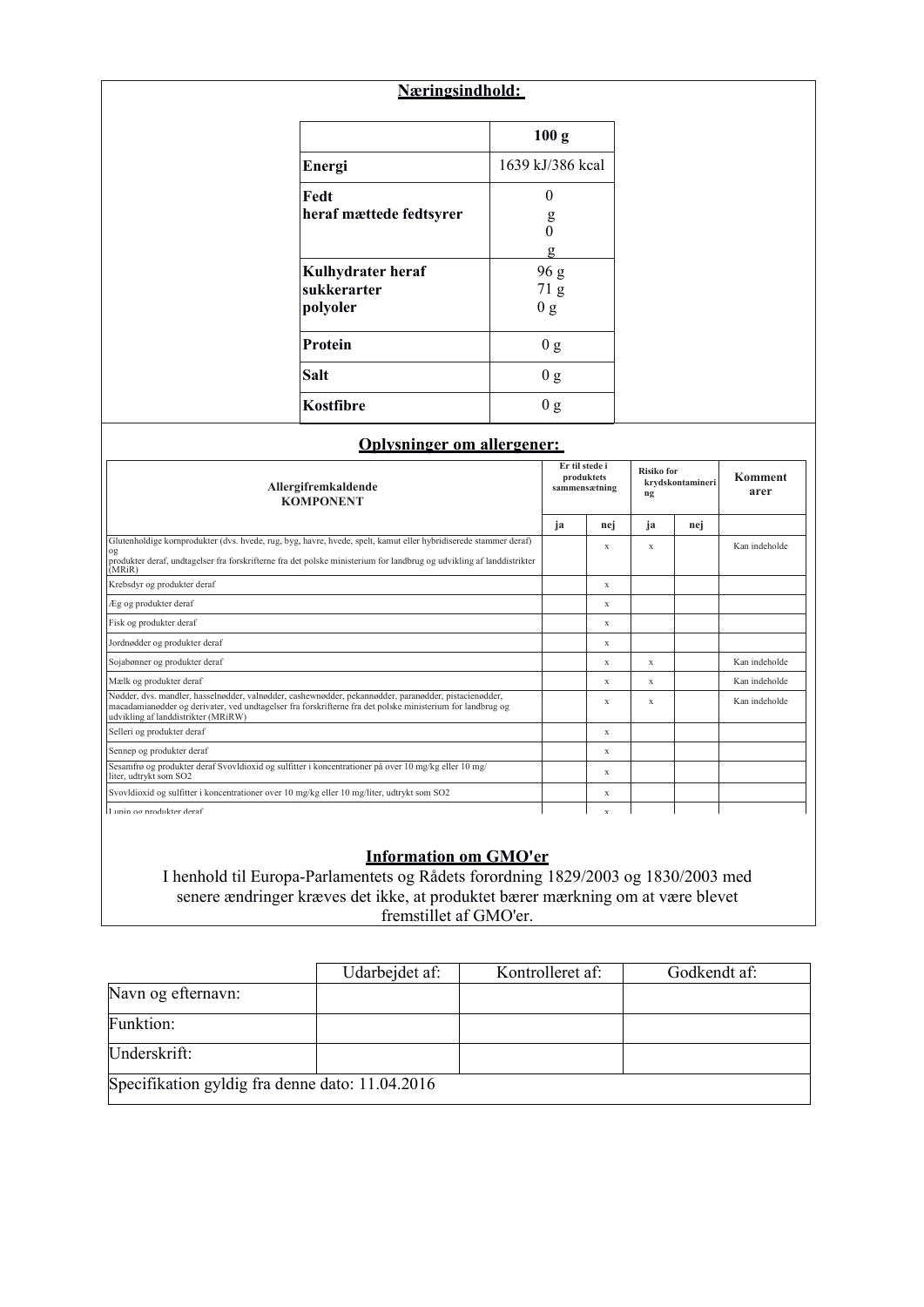# **Bonbon, Rhubarb-Rox**

## **General requirements:**

**Appearance:** hard candy in the round shape with an irregular contour; in the middle yellow, outside red . Weight of candy: ca 5g.

**Ingredients:** sugar, glucose syrup, acidity regulators: citric acid, malic acid; aromas, colurs: E100,E120.

**Colour:** characteristic of the additive.

**Taste and smell:** characteristic of the additive.

**Mechanical impurities:** impermissible.

## **Detailed requirements-hard candy:**

**The physicochemical parameters:** content of water- not more than 3.5% dry matter content - not less than 96.5% the ash content of soluble in HCl - to 0.1% Storage temperature - max+ 25 ° C Harmful metals content: cadmium  $\leq 0.010$  mg



lead<0,050mg/kg

**Microbiological parameters:** due to the very high content of dry matter, for the product are not required microbiological tests.

## **Other requirements:**

**Packing:** 

\* in boxes with 2 kgs

Labelling: in accordance with the requirements of the Regulation of the Minister of Agriculture and Rural Development on food labeling (marking in the language required by the recipient). Labelling according to regulation (EU) 1169/2011.

**Best before:** 12 months from package date.

**Relevant documents:** certificate of quality.